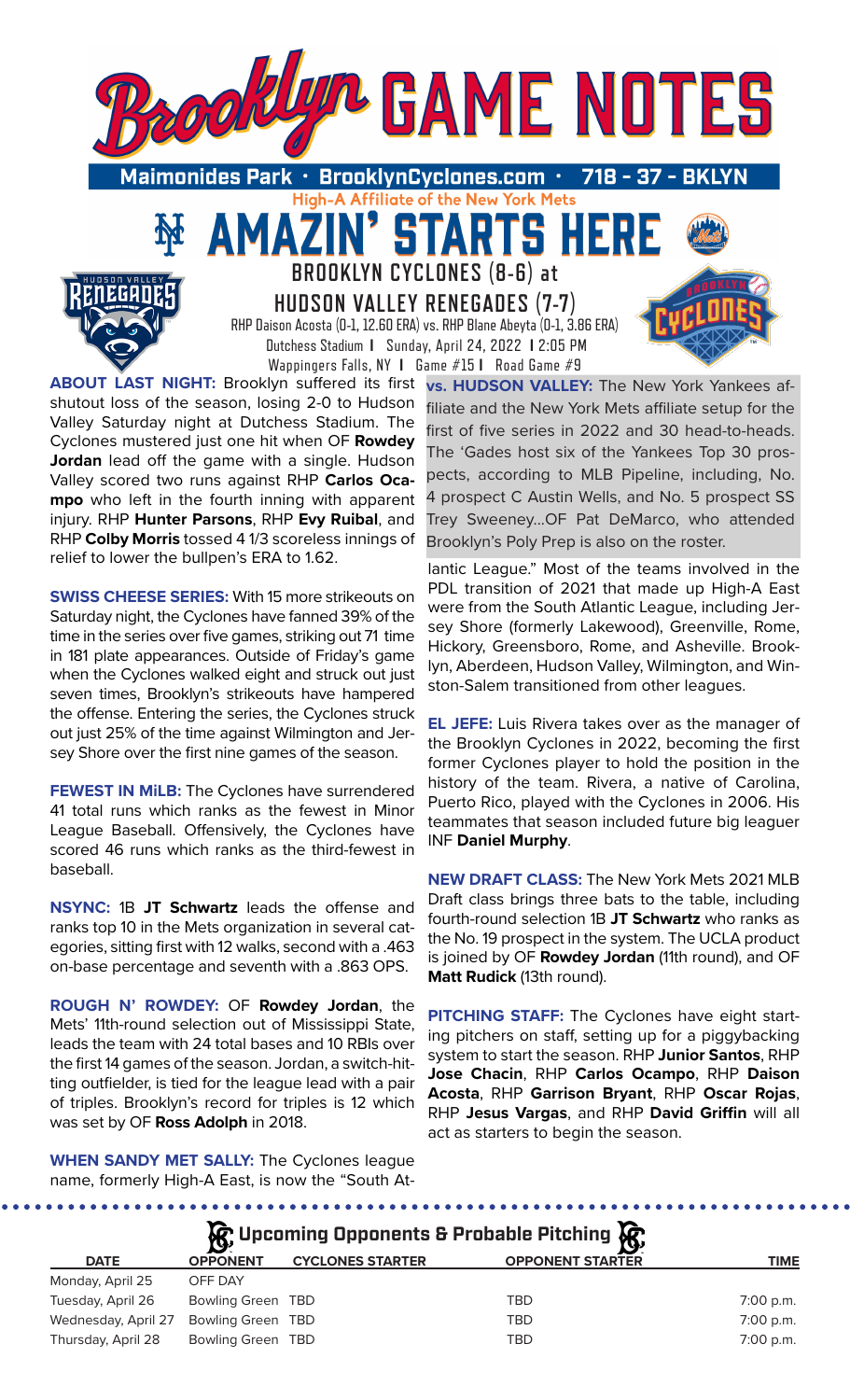| <b>APRIL 24 AT HUDSON VALLEY</b> |             | <b>STARTING PITCHER</b>                                                                                                                                                                               | <b>PAGE 2</b> |
|----------------------------------|-------------|-------------------------------------------------------------------------------------------------------------------------------------------------------------------------------------------------------|---------------|
|                                  | ,# 33       | <b>DAISON ACOSTA</b>                                                                                                                                                                                  | <b>RHP</b>    |
|                                  | Height: 6-3 | Weight: 196<br>Date of Birth: August 24, 1998<br>Age: 21<br>Hometown: Paraiso Barahona, Dominican Republic<br>Acquired: Non-drafted free agent, July 2, 2016<br>Repertoire: 4-seam, slider, change-up |               |

**TONIGHT:** Acosta makes his third start and third appearance of the season, facing the Hudson Valley Renegades.

**THE RETURN:** After missing 2021 recovering from Tommy John Surgery, Daison Acosta made his first appearance in a game since September 2, 2019 on Wednesday against Jersey Shore...954 days in between starts. Acosta lasted just two innings on paper but faced and walked the leadoff batter in the third inning before being replaced by Colby Morris.

**2019:** Acosta's last assignment came with Low-A Columbia where he made 11 starts after four games and three starts with Short Season Class A Brooklyn to being 2019. With the Fireflies, Acosta struck out 49 over 52.1 innings with a 3.78 ERA. With the Cyclones, Acosta spun a 0.98 ERA over 18.1 innings, fanning 25 and walking just six.

|                                         | <b>Brooklyn Cyclones</b>  |            |     |       |                   |    |           |                |                            |            |  |  |
|-----------------------------------------|---------------------------|------------|-----|-------|-------------------|----|-----------|----------------|----------------------------|------------|--|--|
| <b>DATE</b>                             | <b>OPP</b>                | <b>DEC</b> | ΙP  | н     | R                 | ER | <b>BB</b> | ĸ              | ΗR                         | <b>AVG</b> |  |  |
| 4/13                                    | JS.                       | L          | 2.0 | 3     | 4                 | 4  | 1         | 3              | 0                          | .300       |  |  |
| 4/19                                    | @HV                       |            | 3.0 | 3     | 3                 | 3  | 5         | $\overline{2}$ | $\Omega$                   | .300       |  |  |
|                                         |                           |            |     |       |                   |    |           |                |                            |            |  |  |
|                                         | $K\%$                     |            |     |       | BB%               |    |           |                | HR/9                       |            |  |  |
|                                         | 18.5%                     |            |     | 22.2% |                   |    |           | 0.00           |                            |            |  |  |
|                                         |                           |            |     |       |                   |    |           |                |                            |            |  |  |
|                                         | <b>BABIP</b>              |            |     |       | GB%               |    |           |                | <b>FIP</b>                 |            |  |  |
|                                         | .400                      |            |     | 66.7% |                   |    | 6.06      |                |                            |            |  |  |
| <b>ACOSTA'S SEASON AND CAREER HIGHS</b> |                           |            |     |       |                   |    |           |                |                            |            |  |  |
|                                         | 2022 Season               |            |     |       |                   |    |           |                | Career                     |            |  |  |
|                                         | 3 (4/13 vs. Jersey Shore) |            |     |       | <b>Strikeouts</b> |    |           |                | 9 (7/14/19 vs. Charleston) |            |  |  |

**2022 GAME-BY-GAME**

0 (4/13 vs. Jersey Shore) **High HR, Game** 2 (3x, 7/7/19 at Hickory)

# 35 GARRISON BRYANT RHP

None **Double Digit K Games** None<br>3 (4/13 vs. Jersey Shore) **High Hits. Game** 9 (8/23/19 at 3 (4/13 vs. Jersey Shore) **High Hits, Game** 9 (8/23/19 at Rome) 4 (4/13 vs. Jersey Shore) **High Runs, Game** 7 (8/9/18 at Danville)<br>1 (4/13 vs. Jersey Shore) **High Walks, Game** 5 (8/28/19 vs. Hickory)<br>2.0 (4/13 vs. Jersey Shore) **Innings Pitched, Game** 7 (7/2/17 at GCL Nats) 1 (4/13 vs. Jersey Shore) **High Walks, Game** 5 (8/28/19 vs. Hickory) 2.0 (4/13 vs. Jersey Shore) Innings Pitched, Game 7 (7/2/17 at GCL Nats) None **Complete Games** None<br> **Complete Games** None **Shutouts** None None **Shutouts** None



**Height:** 6-4 **Weight:** 226 **Date of Birth:** December 3, 1998 **Age**: 23 **Hometown:** Deerfield, NH **High School:** Clearwater HS (FL) **Drafted:** Mets 36th-round pick, 2016 **Repertoire:** 4-seam, curveball, slider, change-up

**BRYANT IS BACK:** Garrison Bryant starts his 2022 campaign with the High-A Brooklyn Cyclones, returning to the paign with the highly brooklyn by sighted, retaining to the parts club he helped lead to a New York Penn League title to as a  $\frac{\text{part}}{4/2}$ Short Season Class A member in 2019. **DATE OPP DEC IP H R ER BB K HR AVG** 4/12 JS 3.2 5 2 2 1 6 0 .333 4/17 JS W 2.0 1 0 0 1 1 0 .273

**2021:** Bryant spent 2021 with the Low-A St. Lucie Mets, breaking camp with the team in May. He made two starts before tearing his oblique in May. Did not pitch again until mid-August with the FCL Mets. Made one appearance with the Cyclones in September, allowing a career-high four home runs against Hudson Valley on September 8th.

| K%                            | BB%                                      | HR/9                                          |
|-------------------------------|------------------------------------------|-----------------------------------------------|
| 29.2%                         | 8.3%                                     | 0.00                                          |
| <b>BABIP</b>                  | GB%                                      | FIP                                           |
| .400                          | 46.7%                                    | 2.45                                          |
|                               | <b>BRYANT'S SEASON AND CAREER HIGHS</b>  |                                               |
| 2022 Season                   |                                          | Career                                        |
| 6 (4/12 vs. Jersey Shore)     | <b>Strikeouts</b>                        | 9 (8/26/19 vs. Vermont)                       |
| None                          | <b>Double Digit K Games</b>              | None                                          |
| 5 (4/12 vs. Jersey Shore)     | <b>High Hits, Game</b>                   | 9 (8/20/18 @ Greeneville)                     |
|                               |                                          |                                               |
| None                          | High HR, Game                            | 4 (9/8/21 at Hudson Valley)                   |
| 2 (4/12 vs. Jersey Shore)     | <b>High Runs, Game</b>                   | 9 (7/14/18 vs. Elizabethton)                  |
| 1 (2x, 4/17 vs. Jersey Shore) | <b>High Walks, Game</b>                  | 4 (7/8/18 @ Bluefield)                        |
| 3.2 (4/17 vs. Jersey Shore)   | Innings Pitched, Game                    |                                               |
| None<br>None                  | <b>Complete Games</b><br><b>Shutouts</b> | 7 (2x, 7/21/19 @ Connecticut)<br>None<br>None |

**2022 GAME-BY-GAME**

**Brooklyn Cyclone** 

| ' BROOKLYN CYCLONES PITCHING BREAKDOWN . |     |            |          |     |    |    |    |     |           |            |                  |       |            |          |     |     |    |    |     |           |            |
|------------------------------------------|-----|------------|----------|-----|----|----|----|-----|-----------|------------|------------------|-------|------------|----------|-----|-----|----|----|-----|-----------|------------|
|                                          | W-L | <b>ERA</b> | IP       | н   | -R | ER | BB | K   | <b>HR</b> | <b>AVG</b> |                  | W-L   | <b>ERA</b> | IP       | н   | R   | ER | BB | . к | <b>HR</b> | <b>AVG</b> |
| <b>STARTERS</b>                          | 1-5 | 4.27       | 46.1     | -43 | 28 | 22 | 25 | 53  |           |            | .242 HOME        | $5-1$ | 198        | 50.0     | -31 |     |    | 21 | 56  |           | .174       |
| <b>RELIEVERS</b>                         |     | 1.62       | 66.2     | -42 | 13 | 12 | 29 | 84  |           |            | .177 ROAD        | 3-5   | 3.29       | 63.0     | 54  | 29  | 23 | 33 | -81 |           | .228       |
| <b>TOTAL</b>                             | 8-6 | 2.71       | 113.0 85 |     | 41 | 34 | 54 | 137 | 3         |            | <b>205 TOTAL</b> | 8-6   | 2.71       | 113.0 85 |     | -41 | 34 | 54 | 137 | 3         | .205       |
|                                          |     |            |          |     |    |    |    |     |           |            |                  |       |            |          |     |     |    |    |     |           |            |

**BULLPEN NOTES**

-Brooklyn's bullpen has struck out 84 over 66.1 innings to start the season, allowing just 12 earned runs (1.62 ERA) with a 31% strikeout rate and 11% walk rate.

- Relievers RHP Josh Hejka, RHP Colby Morris, RHP Hunter Parsons, RHP Evy Ruibal, and RHP Reyson Santos are all returners to the Cyclones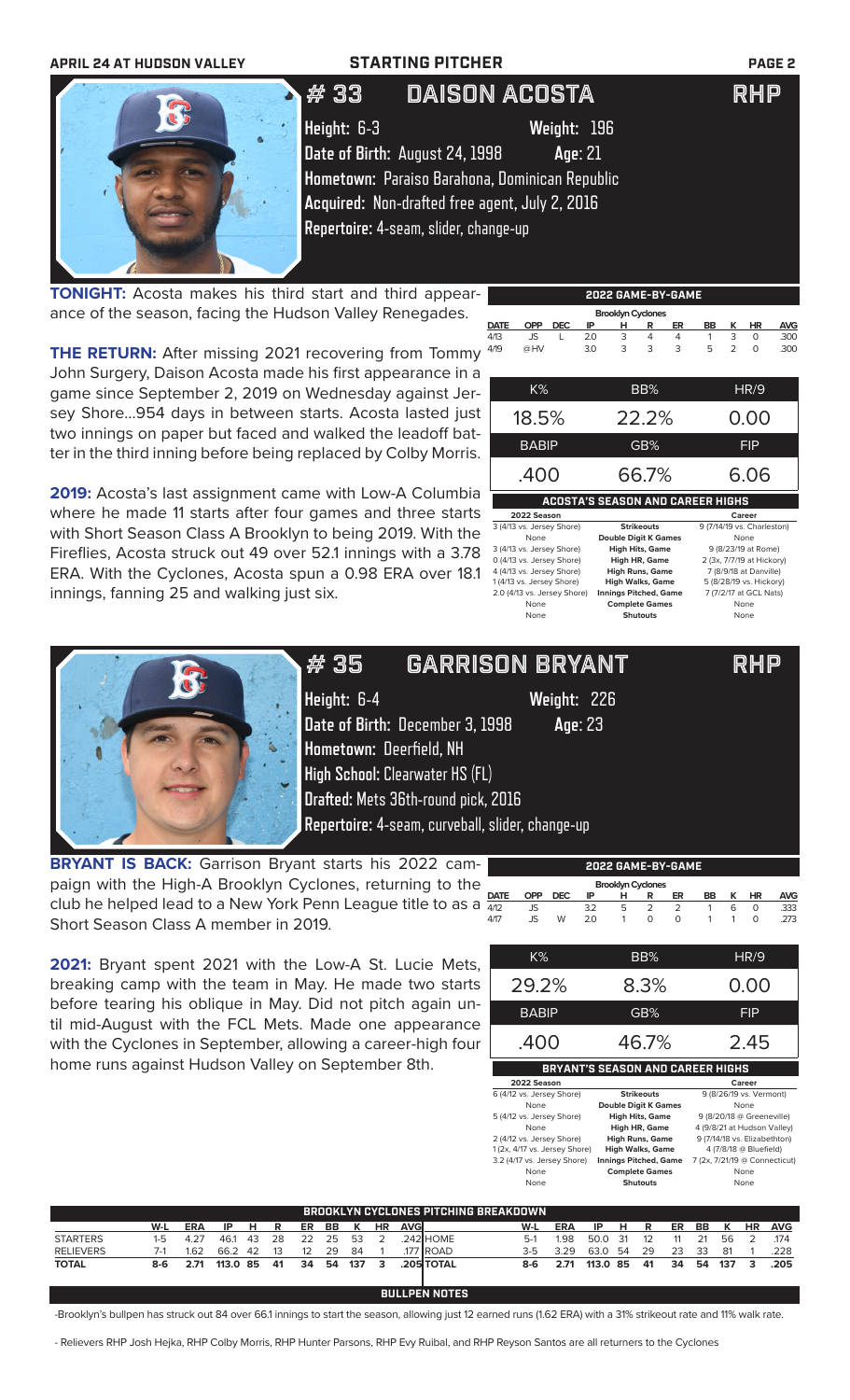### **APRIL 24 AT HUDSON VALLEY BATTING PAGES PAGE 3 # 7 JOSE MENA - C .357, 0 HR, 2 RBI, .336 wOBA, wRC+ 96 Last Game:** DNP **Home:** 3-8 **Last HR: Season High, Hits:** 2 (4/17 vs. JS) **RISP:** 2-6 **Road:** 2-6 **Road: 2-6 Multi-Hit Games:** 1 (4/17 vs. Jersey Shore) **Streak:** 3 G (4-11) **vs. HV:** 1-3 **Multi-RBI Games:** 1 **Season High, Runs: 2 (4/15 vs. 33)**<br>**Season High, Runs: 1 (4/15 vs. 35)**<br>**Season High, RBI:** 1 (2x, 4/21 at HV) **Season High, SB:**  • Enters his seventh season with the Mets organization… Played in 31 games across High-A Brooklyn and AA Binghamton in 2021 • Won the NYPL Title with Brooklyn in 2019 • Born in Cotui, Dominican Republic…One of the oldest cities in Americas, founded in 1505…Average temperature in 90 degrees. • Signed as an International free agent on June 22, 2016… **Last Game: DNP Home: 2-9 Last HR: Last HR: Season High, Hits:** 1 (2x, 4/17 vs. JS)<br> **RISP:** 0-4 **Righ, Runs: Road: Righ, Runs: Righ, Runs: RISP:** 0-4 **Righ, Runs: Righ, Runs: Righ, Runs: Righ, Runs: RISP:** 0-4 **Road: Multi-Hit Games: Season High, Runs: Season High, RBI:** 1 (4/17 vs. JS) **Season High, SB:**  • Enters his fourth year with the Mets organization in 2022… Split the 2021 season between Low-A St. Lucie and High-A Brooklyn…drove in 19 runs in 44 games between the two levels • Selected by the Mets in the 18th round in the 2019 MLB Draft…Played 40 games with ROA Kingsport in 2019 • Starred at North Florida…2019 ASUN Baseball Scholar Athlete of the Year…Set the UNF career stolen base record…11th outfielder drafted in school history. **# 20 TANNER MURPHY - OF .222, 0 HR, 1 RBI, .243 wOBA, wRC+ 39 # 1 NIC GADDIS - C/3B .133, 0 HR, 3 RBI, .243 wOBA, wRC+ 39 Last Game:** 0-3 **Home:** 4-13 **Last HR: Season High, Hits:** 2 (4/16 vs. JS G2) **Season High, Hits:** 2 (4/16 vs. JS G2) **Season High, Hits:** 2 (4/16 vs. JS G2) **RISP:** 1-10 **Road:** 0-17 **Multi-Hit Games:** 1 (4/16 vs. JS G2) **Season High, Runs:** 2 (4/16 at JS G2) **Multi-RBI Games: 1 (4/15 vs. Jersey Shore) Season High, SB:**  • Enters his fourth year in the Mets organization...Made stops in Low-A St. Lucie, High-A Brooklyn, and Double-A Binghamton in 2021…totaled 48 games. • Returns to Coney Island where he was a member of the 2019 Cyclones for 15 games before being transferred to the GCL Mets. • Hit a combined .192 across 40 games in 2019 with Brooklyn and the GCL Mets • Drafted by the Mets in the 16th round of the 2019 MLB Draft out of Jacksonville State...Hails from Trenton, GA. **Last Game:** 1-3, BB **Home:** 6-24 **Last HR: Season High, Hits:** 4 (4/22 at HV) **RISP:** 7-15 (.467) **Road:** 9-26 **Multi-Hit Games:** 2 (4/22 at Hudson Valley) **Season High, Runs:** 2 (4/22 at HV) **Streak:** 2 G (5-8) **vs. HV:** 6-18 **Multi-RBI Games:** 3 (4/22 at Hudson Valley) **Season High, RBI:** 3 (2x, 4/22 at HV) **Season High, SB:** 2 (4/20 at HV) • Enters second year with the Mets organization…Selected in the 11th Round in the 2021 MLB Draft out of Mississippi State • Appeared in 30 games with Low-A St. Lucie in 2021…Drove in 13 runs with five extra-base hits… • Won the 2021 College World Series with Mississippi State….Named to the College World Series All-Tournament Team…Second-Team All-SEC selection…One of five Bulldogs selected in the 2021 MLB Draft…Born William Kevin Jordan. **# 26 ROWDEY JORDAN - OF .300, 0 HR, 10 RBI, .402 wOBA, wRC+ 139 Last Game:** 0-3 **Home:** 5-12 **Last HR:** 4/17 vs. Jersey Shore **Season High, Hits:** 2 (2x, 4/15 vs. JS) **RISP:** 4-13 **Road:** 2-20 **Multi-Hit Games:** 2 (4/15 vs. Jersey Shore) **Season High, Runs:** 1 (4/17 vs. JS) AND THIS MULTIMATE COULD LATE MAIN THE CHINESE (THIS OF SEASON HIGH, RBI: 1 (3x, 4/19 at HV)<br> **Streak: Season High, RBI:** 1 (3x, 4/19 at HV)<br>**Season High, SB:** 1 (3x, 4/19 at HV) **Season High, SB:** 1 (3x, 4/19 at HV) • Enters his second season as a member of the Mets organization… Played 2021 season with Low-A St. Lucie…batted .250 with seven home runs in 74 games • Played collegiately at California…dual sport athlete competing in football and baseball…Played in 10 games with two starts at QB for Cal in 2018…threw for two touchdowns, while running for four more Signed as a non-drafted free agent on June 18, 2020 with the New York Mets • Drafted by the Miami Marlins in the 26th round (771st overall) in the 2019 MLB Draft but did not sign **# 12 BRANDON McILWAIN - OF**<br> **1219, 1 HR, 3 RBI, .319 wOBA, wRC+ 87**<br> **1219, 1 HR, 3 RBI, .319 wOBA, wRC+ 87**<br> **1219, 1 HR, 3 RBI, .319 wOBA, wRC+ 87**<br> **1219, 1 HR, 3 RBI, .319 wOBA, wRC+ 87**<br> **1219, 1 HR, 3 RBI, .319 wOB Last Game:** DNP **Home:** 0-5 **Last HR: Season High, Hits:** 2 (4/19 at HV) **RISP:** 0-3 **Road:** 3-9 **Multi-Hit Games: Season High, Runs:** 3 (4/22 at HV) **Streak:** 1 G (1-1) **vs. HV:** 3-8 **Multi-RBI Games: Season High, RBI: Season High, SB:**  • Enters his fourth year in the Mets organization...Enters his first year in High-A after spending 2021 with the Low-A St. Lucie Mets • Hit .187 with Low-A St. Lucie in 52 games with a .401 on-base percentage...has had a .405 career on-base percentage in 85 professional games • Drafted by the Mets in the 20th round of the MLB Draft out of the University of Pennsylvania. • Named Unanimous First-Team All-Ivy in 2019 **# 15 MATT O'NEILL - C .214, 0 HR, 0 RBI, .403 wOBA, wRC+ 139 # 9 JAYLEN PALMER - INF/OF .172, 0 HR, 1 RBI, .271 wOBA, wRC+ 57 Last Game:** 0-2, BB **Home: 3-5 Last HR: Cames: 1 (4/13 vs. JS) Season High, Hits:** 2 (4/13 vs. JS)<br>**RISP:** 0-5 **Season High, Rus:** 1 (4/20 at HV **RISP:** 0-5 **Road:** 2-24 **Multi-Hit Games:** 1 (4/13 vs. Jersey Shore) **Season High, Runs:** 1 (4/20 at HV) **Season High, Runs: 1 (4/20 at HV)**<br>**Season High, Runs: 1 (4/20 at HV)**<br>**Season High, RBI: 1 (4/10 at WIL) Season High, SB:** 1 (2x, 4/20 at HV) • Enters his fifth year in the Mets organization...No. 14 prospect in the Mets system, according to *MLB Pipeline*...Experienced first full season in 2021, playing 66 games with Low-A St. Lucie before an August promotion to High-A to play 39 games with Brooklyn • Spent 2018 and 2019 with short season teams in the GCL and Kingsport • Drafted in the 22nd round of the 2018 MLB Draft out of Holy Cross (NY) High School in Flushing as one of four ever in school history to be drafted directly from high school...\$200K signing bonus **# 4 JOSE PEROZA - INF .130, 0 HR, 3 RBI, .133 wOBA, wRC+ -29 Last Game:** 0-4 **Home:** 3-16 **Last HR: Season High, Hits:** 2 (4/17 vs. JS) **RISP:** 2-12 **Road:** 3-30 **Multi-Hit Games:** 1 (4/17 vs. Jersey Shore) **Season High, Runs:** 2 (4/17 vs. JS) Exterior **Callistics** of the contract of the contract of the contract of the contract of the contract of the contract of the contract of the contract of the contract of the contract of the contract of the contract of the c **Season High, SB:**  • Enters his seventh year in the Mets organization...Advanced to Low-A St. Lucie in 2021 slashing .274/.404/.442…Spent the final 38 games of the season with the Cyclones, where he hit five home runs • Ranked as the No. 19 prospect in the Mets farm system, according to *Baseball America* and the No. 29 prospect according to *MLB Pipeline* Part of Brooklyn's 2019 New York-Penn League Championship Team. • Signed as non-drafted international free agent signing on July 2, 2016 from Venezuela. **# 2 WILMER REYES - UTL .188, 0 HR, 1 RBI, .221 wOBA, wRC+ 25 Last Game:** 0-3 **Home:** 4-22 **Last HR: Season High, Hits:** 2 (4/12 vs. JS)<br>**RISP:** 2-15 **Righter and Band:** 5-26 **Multi-Hit Games:** 1 (4/12 vs. Jersey Shore) **Season High, Runs:** 1 (5x, 4/20 at HV) **RISP:** 2-15 **Road:** 5-26 **Road:** 5-26 **Multi-Hit Games:** 1 (4/12 vs. Jersey Shore) **Read:** 5-26 **Multi-RBI Games:** 1 (4/12 vs. Jersey Shore) **Season High, RBI:** 1 (4/19 at HV) **Season High, SB:** 1 (4/9 at WIL G1) • Enters his seventh year in the Mets organization...Won a New York-Penn League title with Brooklyn in 2019 • Reinstated to Brooklyn from rehab assignment with FCL Mets late in 2021 when SS Ronny Mauricio and OF Antoine Duplantis were promoted to Double-A Binghamton. • Hit .323 with a .350 on-base percentage in 2019 as the top hitter on the 2019 NYPL Champion Brooklyn Cyclones

23 year old hails from Mao, Dominican Republic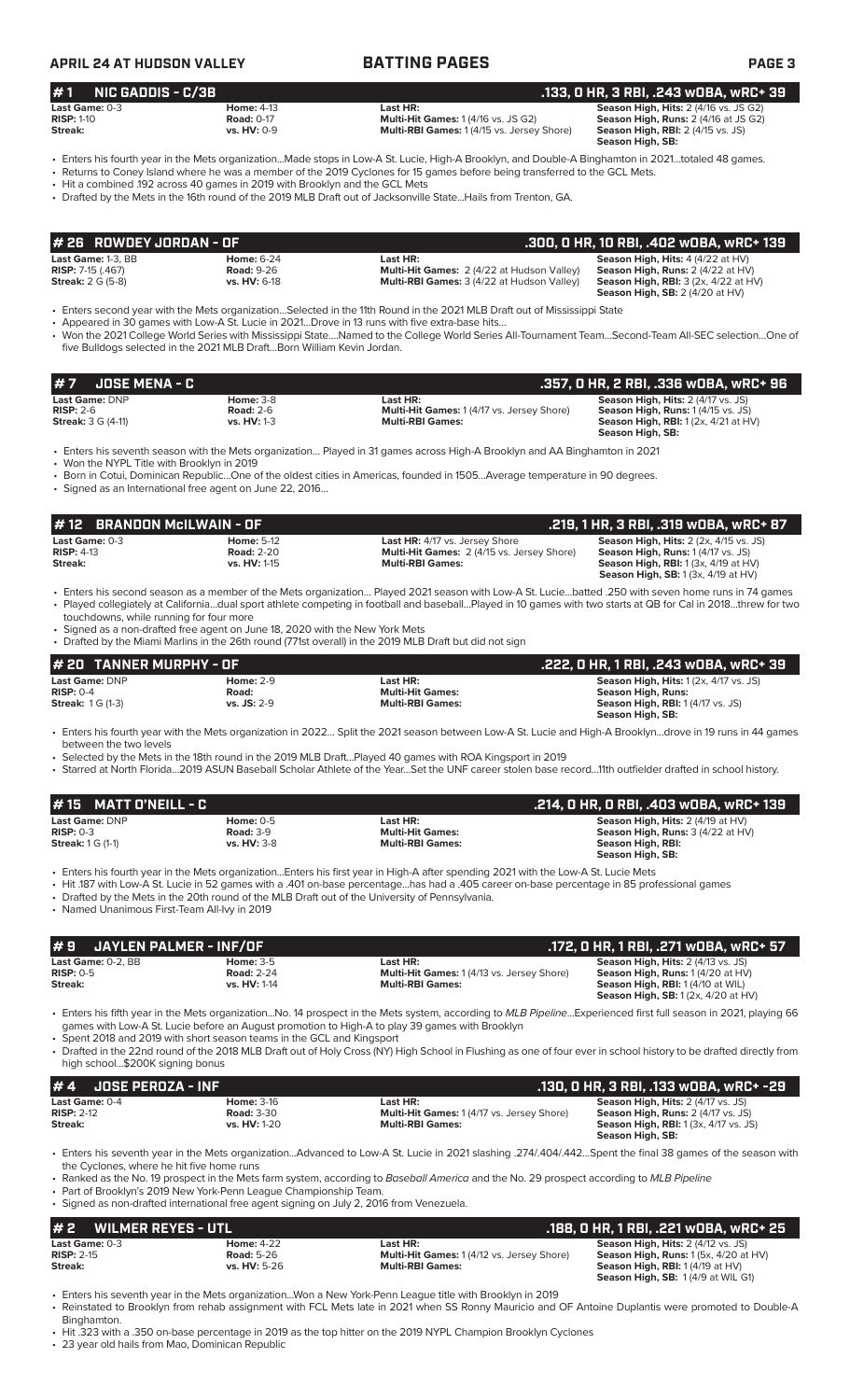| <b>APRIL 24 AT HUDSON VALLEY</b>               |                                                                                                                                                                                  | <b>BATTING PAGES</b>                                                                                                                                                                                                       | <b>PAGE 4</b>                                                                                                                                            |
|------------------------------------------------|----------------------------------------------------------------------------------------------------------------------------------------------------------------------------------|----------------------------------------------------------------------------------------------------------------------------------------------------------------------------------------------------------------------------|----------------------------------------------------------------------------------------------------------------------------------------------------------|
| # 23 MATT RUDICK - OF                          |                                                                                                                                                                                  |                                                                                                                                                                                                                            | .120, 0 HR, 0 RBI, .303 w0BA, wRC+ 77                                                                                                                    |
| Last Game: $0-3$<br>$RISP: 0-8$<br>Streak:     | <b>Home: 2-9</b><br><b>Road: 1-16</b><br>vs. HV: 1-12                                                                                                                            | Last HR:<br><b>Multi-Hit Games:</b><br><b>Multi-RBI Games:</b>                                                                                                                                                             | Season High, Hits: 1 (3x, 4/22 at HV)<br><b>Season High, Runs: 2 (2x, 4/16 vs. JS G2)</b><br>Season High, RBI:<br><b>Season High, SB: 2 (4/20 at HV)</b> |
| • Member of the 15u USA Baseball national team | • Drafted in the 13th Round in the 2021 MLB DraftStarred collegiately at San Diego State<br>• Named First-Team All-Mountain West selection in 2021 Hit .410 as a Redshirt-Junior | • Enters his second year with the Mets organizationplayed 21 games with the FCL Mets, hitting, 303 (23-76) with a .404 OBP.<br>• Scripps Rach alumni include SNL cast member Kyle Mooney and PGA golfer Xander Schauffele. |                                                                                                                                                          |
| 440 WADDEN CAUNDEDS                            | ---                                                                                                                                                                              |                                                                                                                                                                                                                            | 100.010.101.10000100                                                                                                                                     |

**Last Game:** 0-3 **Home:** 3-12 **Last HR: Last HR: Season High, Hits:** 2 (4/17 vs. JS)<br>**RISP:** 1-7 **Season High, Hits:** 2 (4/17 vs. Jersev Shore) **Season High, Rius:** 1 (2x. 4/16 vs **RISP: RIGHT CONSTRIGHT CONSTRUSTED REG.**<br> **RISP:** 1-7 **Road:** 0-8 **Multi-RBI Games:** 1 (4/17 vs. Jersey Shore) **Streak: Streak: Streak: Streak: Streak: Streak: Streak: Streak: Streak: Streak: Streak: Streak: vs. JS:** 2-20 **Multi-RBI Games: Season High, RBI:** 1 (4/17 vs. JS) **Season High, SB: # 10 WARREN SAUNDERS - INF .130, 0 HR, 1 RBI, .189 wOBA, wRC+ 5**

• Enters his fifth year in the Mets organization and third season…Played his first full season in 2021 with the Low-A St. Lucie Mets and led the team in hits (84) and ranked second in total bases (105) behind Top-10 Mets prospect Alex Ramirez…plays outfield and all four infield positions

• Signed as an international free agent in 2018 out of Grand Bahama, Bahamas • Recent players from the Bahamas include Miami's Jazz Chisholm and Antoan Richardson, famous for scoring from second base on Derek Jeter's walk-off single in his final game at Yankee Stadium.

| I#3                     | . JT SCHWARTZ - INF ' |                                                         |                                                                                                                                                 | .275, 1 HR, 4 RBI, .415 wOBA, wRC+ 146                                                                                                                        |
|-------------------------|-----------------------|---------------------------------------------------------|-------------------------------------------------------------------------------------------------------------------------------------------------|---------------------------------------------------------------------------------------------------------------------------------------------------------------|
| $RISP: 5-13$<br>Streak: | Last Game: 0-3, BB    | <b>Home:</b> 6-16<br><b>Road: 5-24</b><br>$vs. H. 4-15$ | <b>Last HR:</b> 4/12 vs. Jersey Shore<br><b>Multi-Hit Games:</b> 4 (4/22 at Hudson Valley)<br><b>Multi-RBI Games:</b> 2 (4/20 at Hudson Valley) | <b>Season High, Hits: 3 (4/12 vs. JS)</b><br><b>Season High, Runs:</b> 2 (4/12 vs. JS)<br><b>Season High, RBI:</b> $2$ (2x, $4/20$ at HV)<br>Season High, SB: |

• Enters his second year in the Mets organization…Saw first professional action in 2021 with Low-A St. Lucie…Appeared in 25 games with an OBP of .320 and two steals...*MLB Pipeline* ranks Schwartz as the number 19 overall prospect in the Mets organization.

• Drafted in the fourth round by the Mets in 2021 out UCLA…was named an All-American and won the Pac-12 batting title as a sophomore…His .396 average was the seventh highest in single-season UCLA history

• His UCLA teammate Kevin Kendall was also drafted by the Mets in 2021

| # 48 JOE SUOZZI - OF  |                   |                                           | .143, 1 HR, 7 RBI, .318 wOBA, wRC+ 86            |
|-----------------------|-------------------|-------------------------------------------|--------------------------------------------------|
| <b>Last Game: DNP</b> | <b>Home: 1-10</b> | Last HR:                                  | <b>Season High, Hits:</b> $1(3x, 4/20$ at $HV$ ) |
| $RISP: 2-5$           | <b>Road: 2-11</b> | <b>Multi-Hit Games:</b>                   | <b>Season High, Runs:</b> $1(3x, 4/19$ at $HV$ ) |
| Streak:               | $vs. HV: 2-9$     | <b>Multi-RBI Games: 1(4/16 vs. JS G2)</b> | <b>Season High, RBI:</b> 4 (4/16 vs. JS G2)      |
|                       |                   |                                           | <b>Season High, SB: 1(4/20 at HV)</b>            |

• Enters his second year in the Mets organization...Drove in 23 runs with 14 stolen bases in 53 games across Low-A St. Lucie and High-A Brooklyn last year

• Signed by the Mets on June 15, 2020 out of Boston College • Attended Chaminade High School in Mineola, NY...won the 2013 CHSAA Title

• His father, Tom Suozzi, is the former Nassau County Executive and current U.S. House of Representatives member of NY's 3rd district (Nassau, Suffolk, Queens) running for New York State Governor.

# **Recent Home Run Chart**

| Date | Player               | <b>Opponent</b>                   |           | Exit Velo Launch Angle | <u>Distance</u> |
|------|----------------------|-----------------------------------|-----------|------------------------|-----------------|
| 4/12 | JT Schwartz          | vs. Jersey Shore                  | $103$ mph | 23                     | 365 ft.         |
|      | $4/16$ G2 Joe Suozzi | vs. Jersey Shore                  |           |                        |                 |
| 4/17 |                      | Brandon McIlwain vs. Jersey Shore |           |                        |                 |
|      |                      |                                   |           |                        |                 |
|      |                      |                                   |           |                        |                 |
|      |                      |                                   |           |                        |                 |
|      |                      |                                   |           |                        |                 |
|      |                      |                                   |           |                        |                 |
|      |                      |                                   |           |                        |                 |
|      |                      |                                   |           |                        |                 |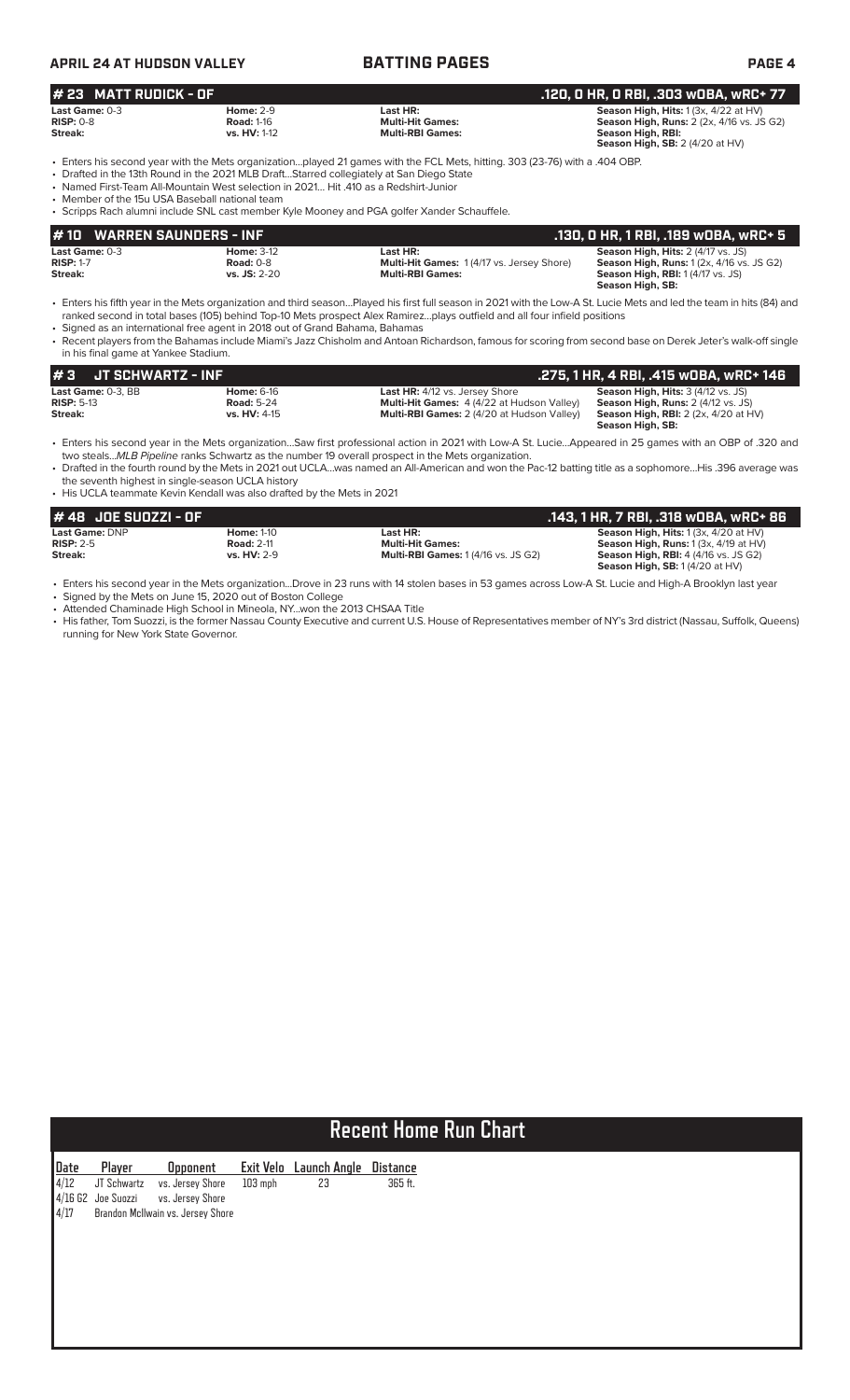# **APRIL 24 AT HUDSON VALLEY BULLPEN PAGE PAGE 5**

| #18                                                                                           | <b>NOLAN CLENNEY - RHP</b>                                     | 19 K%, 4.8 BB%, 5.40 ERA, 3 G                                                           |                                | <b>LAST FIVE APPEARANCES</b> |                |           |                        |               |          |               |           |          |           |  |  |
|-----------------------------------------------------------------------------------------------|----------------------------------------------------------------|-----------------------------------------------------------------------------------------|--------------------------------|------------------------------|----------------|-----------|------------------------|---------------|----------|---------------|-----------|----------|-----------|--|--|
| <b>Last App:</b> $4/19 @ HV$                                                                  | 4/19 at HV<br>Last Loss:                                       | SV/OP (Last):                                                                           | Holds:<br><b>NOLAN CLENNEY</b> |                              |                |           |                        |               |          |               |           |          |           |  |  |
| Leadoff: 1-5                                                                                  |                                                                |                                                                                         |                                | DATE                         | OPP            | DEC.      | IP                     | H.            | R        | ER.           | <b>BB</b> |          | <b>HR</b> |  |  |
| • Enters his second year in the Mets organizationReceived from Low-A St. Lucie on September 7 |                                                                | 4/12                                                                                    | .IS                            | н                            | 1 <sub>O</sub> |           | $\Omega$               | $\Omega$      | $\Omega$ |               | $\Omega$  |          |           |  |  |
|                                                                                               |                                                                | • Signed to a minor league deal on June 28, 2021Made 13 relief apps for Low-A St. Lucie |                                | 4/16                         | JS (G1) W. BS  |           | 1.0                    | 2             | 2        | $\mathcal{P}$ |           | $\Omega$ | $\Omega$  |  |  |
| • Pitched with Gary in 2021 and with Utica in 2019 and 2020 in independent baseball           |                                                                | 4/19                                                                                    | @HV                            |                              | 3.0            |           |                        |               | 0        | 3             |           |          |           |  |  |
|                                                                                               | • 25 year old hails from Northville, MichiganAttended NC State |                                                                                         |                                |                              |                |           |                        |               |          |               |           |          |           |  |  |
|                                                                                               |                                                                |                                                                                         |                                |                              |                |           |                        |               |          |               |           |          |           |  |  |
| #36                                                                                           | <b>JUSTIN COURTNEY - RHP</b>                                   | 32 K%, 16BB%, 3.38 ERA, 3 G                                                             |                                |                              |                |           | <b>JUSTIN COURTNEY</b> |               |          |               |           |          |           |  |  |
| Last App: $4/20 \ @$ HV                                                                       | Last Loss:                                                     | <b>SV/OP (Last):</b> 2/2 4/15 vs JS                                                     | Holds:                         | DATE                         | OPP            | DEC.      | IP                     | н             | R        | ER            | <b>BB</b> |          | <b>HR</b> |  |  |
| Leadoff: 1-6                                                                                  |                                                                |                                                                                         |                                |                              | 4/9 (G2)@WIL   | .SV       | 20                     | $\mathcal{P}$ |          |               |           | 3        | $\Omega$  |  |  |
|                                                                                               |                                                                | . Enters first season with the Mets organization Signed on September 10 2021            |                                | 4/15                         | JS             | <b>SV</b> | 2 O                    | <sup>n</sup>  | $\Omega$ | $\Omega$      | $\cap$    | 3        | $\Omega$  |  |  |

• Enters first season with the Mets organization…Signed on September 10, 2021

• Began career with the Angels organization…Pitched 43.0 IP across Rokand Low-A Inland Empire 66ers in 2021

• Played collegiately at Maine…Named Louisville Slugger Freshman All-American

| l #13                        | . JOSH HEJKA - RHP I | ' 40.0 K%. 10.0 BB%. 0.00 ERA. 4 G |        |
|------------------------------|----------------------|------------------------------------|--------|
| <b>Last App:</b> $4/20$ @ HV | Last Loss:           | SV/OP (Last):                      | Holds: |
| <b>Leadoff:</b> 0-3          |                      |                                    |        |

• Enters his fourth year in the Mets organization…

• Pitched with High-A Brooklyn, Double-A Binghamton, and Triple-A Syracuse in 2021

• Played collegiately at Division III Johns Hopkins…Holds the Blue Jay record for career saves and single-season appearances…Member of the 2019 College World Series All-Tournament Team.

|                                 |            | 30.8 K%. 15.4 BB%. 1.35 ERA. 4 G |        |
|---------------------------------|------------|----------------------------------|--------|
| <b>Last App:</b> $4/23$ at $HV$ | Last Loss: | SV/OP (Last):                    | Holds: |
| <b>Leadoff:</b> $0-4$           |            |                                  |        |

• Enters his second season with the Mets organization…Signed by the club on March 19, 2021… •Pitched in 31 G across Low-A St. Lucie & High-A Brooklyn in 2021…struck out 65 batters in 55.1 IP • Played collegiately at Division III Middlebury College…Played two seasons of Independent baseball with the Gary SouthShore Railcats, Milwaukee Milkmen, and Chicago Deep Dish

| l #17               |                                 | <b>HUNTER PARSONS - RHP</b> |               |          |
|---------------------|---------------------------------|-----------------------------|---------------|----------|
|                     | <b>Last App:</b> $4/23$ at $HV$ | Last Loss:                  | SV/OP (Last): | Holds: 1 |
| <b>Leadoff:</b> 1-5 |                                 |                             |               |          |

• Enters his fourth year in the Mets org..Pitched with Low-A St. Lucie and High-A Brooklyn in 2021… Drafted in the 19th round by the Mets in 2019...Third-team All-Big Ten selection... Drafted out of Parkside High School by Cleveland (40th round) in 2015 but did not sign

|                               | 1 # 50      EVY RUIBAL - RHP |            |               | 35 K%, O BB%, 1.80 ERA, 5 G |
|-------------------------------|------------------------------|------------|---------------|-----------------------------|
| <b>Last App:</b> $4/23$ at HV |                              | Last Loss: | SV/OP (Last): | Holds:                      |

**Leadoff:** 1-4

• Signed to a minor league deal on June 27, 2021 from the Florence Y'alls (Frontier League)

• Pitched in the Dodgers system from 2015-2018, reaching High-A Rancho Cucamonga

• Drafted by the Dodgers in the 16th round of the 2017 MLB Draft from Notre Dame • From Milburn, New Jersey, attending Milburn High School

| #34 REYSON SANTOS - RHP                           |                   |                                                                                              | 23.1 K%, 19.2 BB%, 1.50 ERA, 4 G |
|---------------------------------------------------|-------------------|----------------------------------------------------------------------------------------------|----------------------------------|
| Last App: $4/20$ @ HV<br>Leadoff: 1-6             | <b>Last Loss:</b> | SV/OP (Last):                                                                                | Holds:                           |
| • Enters his fourth year in the Mets organization |                   | Began the 2021 season with Low-A St. Luciewhere he struck out 44 batters in 35.1 inningsPro- |                                  |

moted to High-A Brooklyn making three appearances in 2021

• His native Bani is home to several former MLB players, including Manny, Willy, and Erick Aybar.

|                             | #46 SAMMY TAVAREZ - RHP | 36.4 K%. 27.3 BB%. 0.00 ERA. 3 G                        |  |
|-----------------------------|-------------------------|---------------------------------------------------------|--|
| <b>Last App:</b> 4/22 at HV | Last Loss:              | <b>SV/OP (Last):</b> 2/2 (4/16 vs. JS G1) <b>Holds:</b> |  |
| <b>Leadoff:</b> 0-1. HBP    |                         |                                                         |  |

• Enters his second season with the Mets organization…Played 2021 season with Low-A St. Lucie…

striking out 52 batters in 31.0 innings

• Signed by the Yankees as a free agent on January 17, 2018

• Hails from Santo, Domingo, Dominican Republic.

|          |               |     | <b>JOSH HEJKA</b> |   |   |    |    |   |    |
|----------|---------------|-----|-------------------|---|---|----|----|---|----|
| DATE OPP |               | DEC | IP                | н | R | ER | BB | K | HR |
|          | 4/9 (G1)@ WIL |     | 1.0               | 2 | Ο | Ο  | 0  |   |    |
| 4/12     | JS            | н   | 1.0               | 1 | Ο | O  | 0  |   | O  |
| 4/17     | JS            |     | 1.0               |   | O | O  | O  |   |    |
| 4/20     | @HV           | н   | 12                |   | Ω | Ω  |    | 3 |    |

4/15 JS SV 2.0 0 0 0 0 3 0 4/20 @HV W 1.1 2 1 1 2 2 0

|      |      |      | <b>COLBY MORRIS</b> |               |                   |                   |               |   |    |
|------|------|------|---------------------|---------------|-------------------|-------------------|---------------|---|----|
| DATE | OPP  | DFC. | IP                  | н             | R                 | ER                | <b>BB</b>     |   | HR |
| 4/10 | @WIL |      | 1.2                 |               | O                 | Ο                 | Ο             |   |    |
| 4/13 | JS.  |      | 2 O                 |               | O                 | Ω                 | 2             | 3 | O  |
| 4/19 | @HV  |      | 2 O                 | $\mathcal{P}$ |                   |                   | $\mathcal{P}$ |   |    |
| 4/23 | @ HV |      | 1 $\Omega$          |               | $\mathbf{\Omega}$ | $\mathbf{\Omega}$ | O             |   |    |

|          |      |                  | <b>HUNTER PARSONS</b> |                |           |          |          |               |    |
|----------|------|------------------|-----------------------|----------------|-----------|----------|----------|---------------|----|
| DATE OPP |      | DEC IP H R ER BB |                       |                |           |          |          |               | HR |
| 4/12     | JS.  |                  | W 2.1 1 0 0 1         |                |           |          |          | $\mathcal{F}$ | O  |
| 4/17     | JS.  | H                | 20 2 0 0              |                |           |          | - 0      | 3             | O  |
| 4/23     | @ HV |                  | 11                    | $\overline{1}$ | $\circ$ 0 | $\Omega$ | $\Omega$ |               |    |

|      |       |            | <b>EVY RUIBAL</b>    |                |          |          |                |                |           |
|------|-------|------------|----------------------|----------------|----------|----------|----------------|----------------|-----------|
| DATE | OPP   | <b>DEC</b> | IP                   | н              | R        | ER       | <b>BB</b>      | Κ              | ΗR        |
| 4/10 | @WIL  |            | 1.0                  | $\overline{2}$ | 1        | 1        | O              | $\overline{2}$ | $\Omega$  |
| 4/15 | JS.   |            | 0.1                  | 1              | Ο        | O        | 0              | $\Omega$       | $\Omega$  |
| 4/17 | JS    |            | 1.0                  | O              | Ο        | O        | O              | 1              | $\Omega$  |
| 4/21 | @HV   |            | 0.2                  | O              | O        | O        | O              | $\overline{2}$ | $\Omega$  |
| 4/23 | @ HV  |            | 2.0                  | 1              | 0        | O        | O              | $\overline{2}$ | $\Omega$  |
|      |       |            | <b>REYSON SANTOS</b> |                |          |          |                |                |           |
| DATE | OPP   | DEC        | IP                   | н              | R        | ER       | <b>BB</b>      | K              | <b>HR</b> |
| 4/10 | @WIL  |            | 1.0                  | $\Omega$       | $\Omega$ | 0        | 1              | $\overline{2}$ | $\Omega$  |
| 4/13 | JS    |            | 1.0                  | 1              | $\Omega$ | $\Omega$ | 0              | $\Omega$       | O         |
| 4/16 | JS G2 |            | 2.0                  | $\overline{2}$ | O        | O        | $\overline{2}$ | $\overline{2}$ | O         |
| 4/20 | @HV   | SV         | 2.0                  | O              | 1        | 1        | $\overline{2}$ | $\overline{2}$ | O         |

|                           | <b>SAMMY TAVAREZ</b> |  |      |    |  |
|---------------------------|----------------------|--|------|----|--|
| DATE OPP DECIPH RERBBK HR |                      |  |      |    |  |
| 4/12 JS SV 1.0 0 0 0 0    |                      |  |      | -2 |  |
| 4/16 JSG2 SV 1.0 0 0 0 2  |                      |  |      |    |  |
| 4/22 @ HV                 | 01                   |  | 0001 |    |  |

|                | <b>Number of Pitches Thrown</b> |    |    |    |   |                          |  |  |
|----------------|---------------------------------|----|----|----|---|--------------------------|--|--|
| <b>Pitcher</b> | Days Rest 4/19                  |    |    |    |   | 4/20 4/21 4/22 4/23 4/24 |  |  |
| Clenney        |                                 | 40 |    |    |   |                          |  |  |
| Courtney       | 3                               |    | 34 |    |   |                          |  |  |
| Hejka          | 3                               |    | 36 |    |   |                          |  |  |
| <b>Morris</b>  |                                 | 43 |    |    |   | 9                        |  |  |
| Parsons        |                                 |    |    |    |   | 16                       |  |  |
| Ruibal         |                                 |    |    | 10 |   | 27                       |  |  |
| Santos, Rey.   | 3                               |    | 31 |    |   |                          |  |  |
| Tavarez        |                                 |    |    |    | 9 |                          |  |  |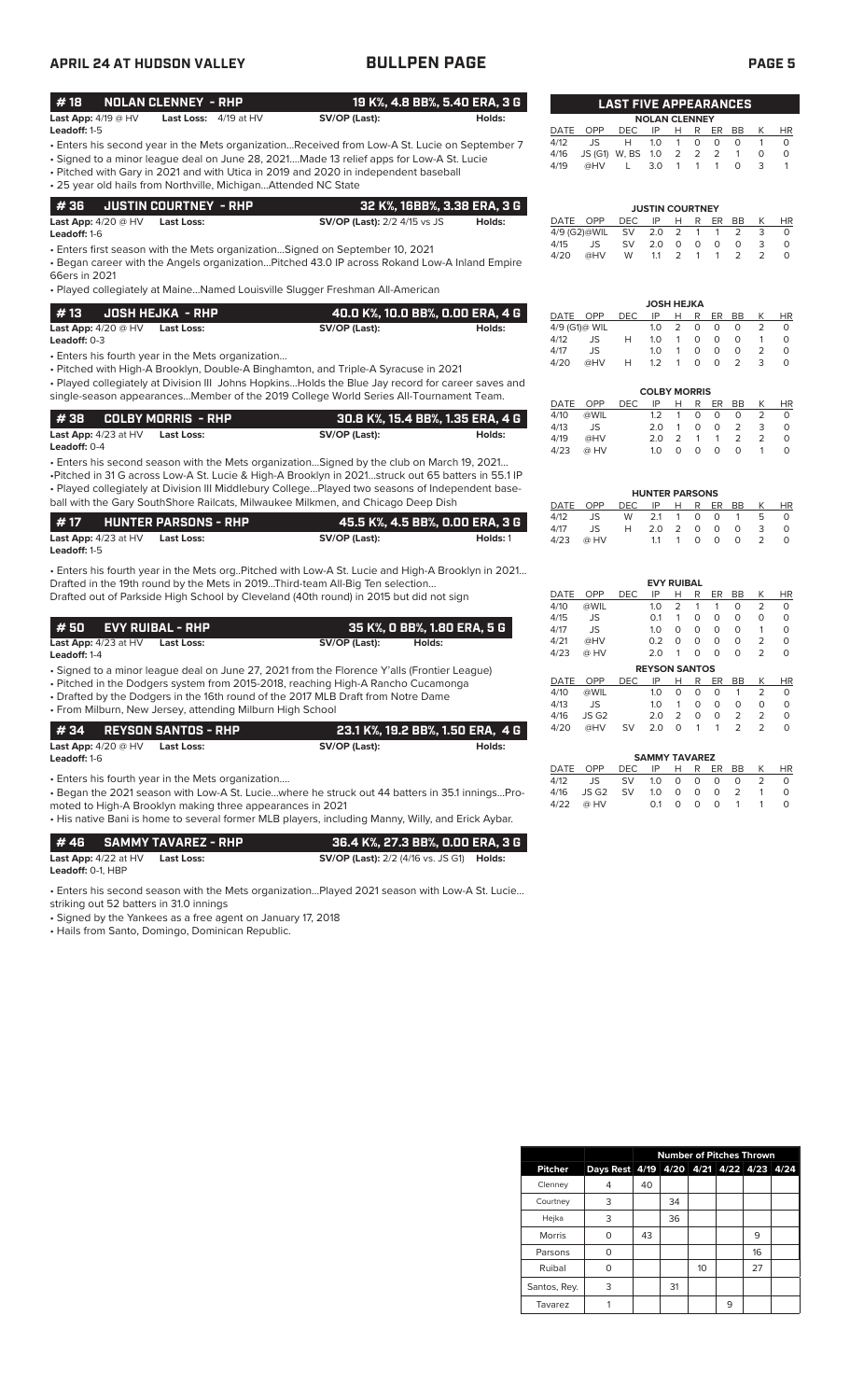## **APRIL 24 AT HUDSON VALLEY HIGH/LOW & CHARTS PAGE 6**

| INDIVIDUAL BATTING HIGHS |                                                                             |  |  |  |  |  |  |  |  |
|--------------------------|-----------------------------------------------------------------------------|--|--|--|--|--|--|--|--|
|                          |                                                                             |  |  |  |  |  |  |  |  |
|                          |                                                                             |  |  |  |  |  |  |  |  |
|                          |                                                                             |  |  |  |  |  |  |  |  |
|                          |                                                                             |  |  |  |  |  |  |  |  |
|                          |                                                                             |  |  |  |  |  |  |  |  |
|                          |                                                                             |  |  |  |  |  |  |  |  |
|                          | Most Home Runs, Game1 (3x, Brandon McIlwain, 4/17 vs. Jersey Shore)         |  |  |  |  |  |  |  |  |
|                          |                                                                             |  |  |  |  |  |  |  |  |
|                          |                                                                             |  |  |  |  |  |  |  |  |
|                          |                                                                             |  |  |  |  |  |  |  |  |
|                          |                                                                             |  |  |  |  |  |  |  |  |
|                          |                                                                             |  |  |  |  |  |  |  |  |
|                          |                                                                             |  |  |  |  |  |  |  |  |
|                          |                                                                             |  |  |  |  |  |  |  |  |
|                          |                                                                             |  |  |  |  |  |  |  |  |
|                          | Most Extra-Base Hits, Game 2 (2x, Rowdey Jordan, 4/22 at Hudson Valley)     |  |  |  |  |  |  |  |  |
|                          |                                                                             |  |  |  |  |  |  |  |  |
|                          | <b>TEAM BATTING HIGHS</b>                                                   |  |  |  |  |  |  |  |  |
|                          |                                                                             |  |  |  |  |  |  |  |  |
|                          |                                                                             |  |  |  |  |  |  |  |  |
|                          |                                                                             |  |  |  |  |  |  |  |  |
|                          |                                                                             |  |  |  |  |  |  |  |  |
|                          |                                                                             |  |  |  |  |  |  |  |  |
|                          |                                                                             |  |  |  |  |  |  |  |  |
|                          |                                                                             |  |  |  |  |  |  |  |  |
|                          |                                                                             |  |  |  |  |  |  |  |  |
|                          |                                                                             |  |  |  |  |  |  |  |  |
|                          | Home Runs, Consecutive Games 2 games (4/16 vs. JS G2 -4/17 vs Jersey Shore) |  |  |  |  |  |  |  |  |
|                          |                                                                             |  |  |  |  |  |  |  |  |
|                          |                                                                             |  |  |  |  |  |  |  |  |
|                          |                                                                             |  |  |  |  |  |  |  |  |
|                          |                                                                             |  |  |  |  |  |  |  |  |
|                          |                                                                             |  |  |  |  |  |  |  |  |
|                          |                                                                             |  |  |  |  |  |  |  |  |
|                          |                                                                             |  |  |  |  |  |  |  |  |
|                          |                                                                             |  |  |  |  |  |  |  |  |
|                          |                                                                             |  |  |  |  |  |  |  |  |
|                          |                                                                             |  |  |  |  |  |  |  |  |
|                          |                                                                             |  |  |  |  |  |  |  |  |

### **FIELDING**

Most Errors, Team, Game............................................................ 1 (8x, 4/23 at Hudson Valley) Most Errors, Individual, Game.....................................1 (8x, Palmer, 4/23 at Hudson Valley) Most Double Plays Turned, Nine-Inning Game............................ 3 (4/19 @ Hudson Valley) Consecutive Errorless Games, Team...

### **STARTERS BY POSITION**

**C-** O'Neill (5), Gaddis (4), Mena (4)

**1B-** Schwartz (11), Saunders (2)

**2B-** Young (3), Peroza (4), Reyes (2), Saunders (3)

**3B-** Peroza (5), Gaddis (4), Saunders (2), Palmer (2)

**SS-** Reyes (10), Young (2), Peroza (1)

**LF-** Rudick (5), Jordan (5), Murphy (3)

**CF-** Palmer (6), Jordan (5), Rudick (2)

**RF-** McIlwain (9), Suozzi (4)

**DH-** Suozzi (3), Jordan (3), Schwartz (2), Rudick (2), Gaddis (1) Peroza (1), O'Neill (1)

### **STARTERS BY BATTING ORDER**

**1st -** Jordan (11), Rudick (3)

**2nd -** Reyes (12), Jordan (1), Peroza (1)

**3rd -** Schwartz (9), Young (5)

**4th-** Peroza (7), McIlwain (5), Gaddis (2)

**5th-** Schwartz (5), Gaddis (4), Suozzi (2), Peroza (2), McIlwain (1)

**6th-** Palmer (6), Saunders (2), Mena (1), Peroza (2), O'Neill (1), McIlwain (1), Reyes (1)

**7th-** Palmer (3), Gaddis (2), McIlwain (2) Suozzi (2), Saunders (1), Rudick (2), Mena (1), Peroza (1)

**8th-** Saunders (4), O'Neill (3), Suozzi (3), Gaddis (2), Rudick (1), McIlwain (1)

**9th-** Rudick (4), Murphy (3), Murphy (2), Jordan (2), Mena (2), O'Neill (2), Suozzi (1)

|             | <b>CATCHERS STEALING</b> |     |            |      | <b>MULTI-RUN INNINGS</b> |                |
|-------------|--------------------------|-----|------------|------|--------------------------|----------------|
| <b>Name</b> | СS                       | АТТ | <b>PCT</b> | Runs | <b>Times</b>             | Last           |
| Gaddis      |                          | 16  | 6%         |      | 10                       | 2x, 4/22 at HV |
| Mena        |                          | 10  | 10%        |      |                          | $4/17$ vs. JS  |
| O'Neill     |                          | 17  | 12%        |      |                          | $4/12$ vs JS   |

|              |   |                     | v. | 4 | ы | 6 | $\blacksquare$    | я | 9 | 10+ 1 | <b>TOTALS</b> |
|--------------|---|---------------------|----|---|---|---|-------------------|---|---|-------|---------------|
| OPPONENTS 9  |   | $\sim$ 1 6 1 $\sim$ |    |   |   |   | 4   9   2   6   2 | , |   |       |               |
| <b>BKLYN</b> | 5 | 9                   |    | 4 | 9 | 9 | з                 | , | o |       | 46            |

| INDIVIDUAL PITCHING HIGHS                                                  |
|----------------------------------------------------------------------------|
| Most Runs Allowed, Game 4 (2x, Junior Santos, 4/21 at Hudson Valley)       |
|                                                                            |
|                                                                            |
|                                                                            |
| Most Strikeouts, Game, Reliever 8 (2x, Oscar Rojas, 4/22 at Hudson Valley) |
|                                                                            |
|                                                                            |
|                                                                            |
| Most Innings Pitched, Game5.0 (3x, Oscar Rojas, 4/22 at Hudson Valley)     |
| Most Innings Pitched, Reliever 5.0 (Oscar Rojas, 4/22 @ Hudson Valley)     |
| Most Consecutive Scoreless Inn., Starter4 (Jose Chacin, 4/9-present)       |
| Most Consecutive Scoreless Inn., Reliever 5 (David Griffin, 4/9-present)   |
|                                                                            |

| <b>TEAM PITCHING HIGHS</b> |  |
|----------------------------|--|
|                            |  |
|                            |  |
|                            |  |
|                            |  |
|                            |  |
|                            |  |
|                            |  |
|                            |  |
|                            |  |
|                            |  |
|                            |  |
|                            |  |
|                            |  |
|                            |  |
|                            |  |
|                            |  |

|                             |         | <b>TEAM MISCELLANEOUS</b>                                                    |  |
|-----------------------------|---------|------------------------------------------------------------------------------|--|
|                             |         | Longest Game, Time, Nine-Inning Game 3:07 (4/22 at Hudson Valley)            |  |
|                             |         |                                                                              |  |
|                             |         | Shortest Game, Time Nine-Inning Game.  2:17 (4/23 at Hudson Valley)          |  |
|                             |         |                                                                              |  |
|                             |         |                                                                              |  |
|                             |         |                                                                              |  |
|                             |         |                                                                              |  |
|                             |         | Coldest Gametime Temp. 47 degrees (2x, 4/19 @ Hudson Valley, Wilmington 4/8) |  |
|                             |         |                                                                              |  |
|                             |         |                                                                              |  |
|                             |         |                                                                              |  |
|                             |         |                                                                              |  |
| OUTFIELD ASSISTS (O)        |         | <b>RECORD BREAKDOWN</b>                                                      |  |
| <b>NAME</b><br><b>TOTAL</b> | (LAST)  |                                                                              |  |
|                             |         |                                                                              |  |
|                             |         |                                                                              |  |
|                             |         |                                                                              |  |
|                             |         |                                                                              |  |
|                             |         |                                                                              |  |
|                             |         |                                                                              |  |
|                             |         |                                                                              |  |
|                             |         |                                                                              |  |
|                             |         |                                                                              |  |
| UNIFORM RECORDS             |         |                                                                              |  |
| <b>Home White</b>           | $3-1$   |                                                                              |  |
|                             |         |                                                                              |  |
| Road Gray                   | $3-4$   |                                                                              |  |
|                             |         |                                                                              |  |
| <b>White Throwback</b>      | $1 - 0$ |                                                                              |  |
|                             |         |                                                                              |  |
| Los Jefes                   | $1 - 0$ |                                                                              |  |
|                             |         |                                                                              |  |
|                             |         | Do Not Allow a Home Run 6-5                                                  |  |
|                             |         | Hit More Home Runs 2-0                                                       |  |
|                             |         | Opponent Hits More HRs1-1                                                    |  |
|                             |         |                                                                              |  |
|                             |         |                                                                              |  |
|                             |         |                                                                              |  |
|                             |         |                                                                              |  |
|                             |         |                                                                              |  |
|                             |         |                                                                              |  |
|                             |         |                                                                              |  |
|                             |         |                                                                              |  |
|                             |         | Opponent Scores First 2-4                                                    |  |
|                             |         |                                                                              |  |
|                             |         |                                                                              |  |
|                             |         |                                                                              |  |
|                             |         |                                                                              |  |
|                             |         |                                                                              |  |
|                             |         |                                                                              |  |
|                             |         |                                                                              |  |
|                             |         |                                                                              |  |

# **Name Umpire Date** M. Vogel-Freeman Clark 4/19 at HV **EJECTIONS**

| <b>MISC. WINS</b> |  |
|-------------------|--|

Series Sweeps .................................................

Extra Innings ..................................................... vs. LHP Starters..........................................0-3

Errorless...

vs. RHP Starters.

Come from Behind Wins 3 (4/16 vs JS G1) Wins in Last At-Bat...........1 (4/16 vs. JS G1) Walk-off Wins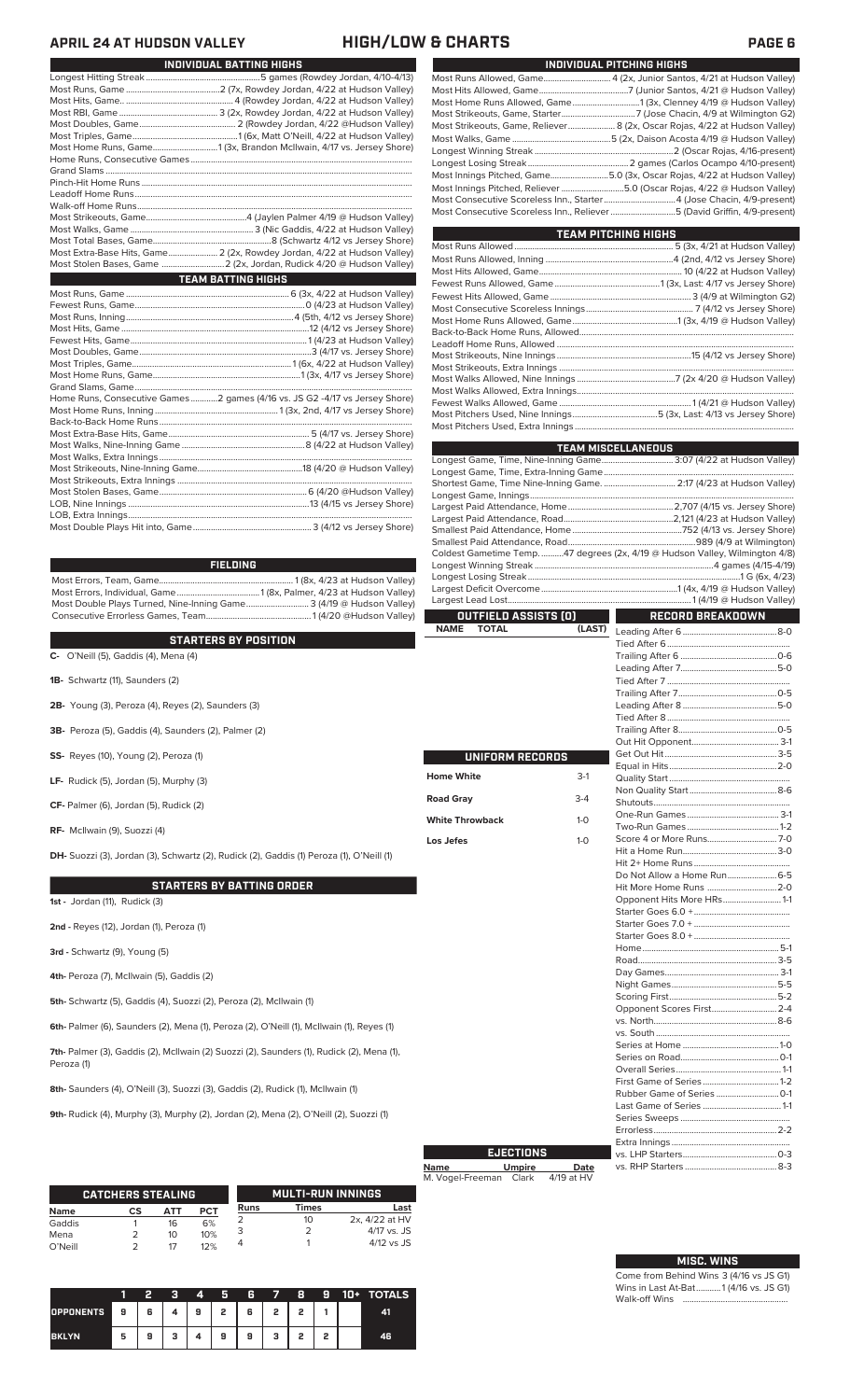# **APRIL 24 AT HUDSON VALLEY GAME-BY-GAME RESULTS PAGE 7**

| п<br>L |  |
|--------|--|
|--------|--|

| <b>DATE</b>  | GM#                 | <b>OPPONENT</b>                                            | W-L/TIME                 | <b>SCORE</b>      | RECORD             | <b>POSITION</b>                                                        | GA/GB            | <b>WINNING PITCHER</b>                            | <b>LOSING PITCHER</b>                       | <b>SAVE</b>                              | <b>TIME</b>  | ATTENDANCE     |
|--------------|---------------------|------------------------------------------------------------|--------------------------|-------------------|--------------------|------------------------------------------------------------------------|------------------|---------------------------------------------------|---------------------------------------------|------------------------------------------|--------------|----------------|
| 4/8<br>4/9   | 1                   | at Wilmington<br>at Wilmington                             | L                        | $5-1(7)$          | $O-1$              | PPD (Wet Grounds; doubleheader scheduled for 4/9)<br>T <sub>2</sub> nd | $-0.5$           | Lucas Knowles (1-0)                               | Junior Santos (0-2)                         |                                          | 1:51         | 989            |
| 4/10         | $\overline{2}$<br>3 | at Wilmington<br>at Wilmington                             | W<br>L                   | $2-1(7)$<br>$4-1$ | $1 - 1$<br>$1 - 2$ | T <sub>2</sub> nd<br>4th                                               | $-1.0$<br>$-2.0$ | David Griffin (1-0)<br>Carlos Romero (1-0)        | Michael Cuevas (0-1)<br>Carlos Ocampo (0-1) | Justin Courtney (1)                      | 1:59<br>2:47 | 966            |
| 4/11<br>4/12 | 4                   | <b>Jersey Shore</b>                                        | W                        | $5-2$             | $2 - 2$            | T3rd                                                                   | $-2.0$           | OFF DAY<br>Hunter Parsons (1-0)                   | JP Woodward (0-1)                           | <b>Sammy Tavares (1)</b>                 | 2:44         | 2,041          |
| 4/13<br>4/14 | 5                   | <b>Jersey Shore</b><br>vs. Jersey Shore                    | L                        | $4-3$             | $2 - 3$            | T4th<br>PPD (rain; doubleheader scheduled for 4/16)                    | $-2.0$           | Dominic Pipkin (1-0)                              | Daison Acosta (0-1)                         | Jason Ruffcorn (1)                       | 3:01         | 752            |
| 4/15<br>4/16 | 6<br>7              | <b>Jersey Shore</b><br><b>Jersey Shore</b>                 | W<br>W                   | 4-1<br>4-3 (7)    | $3-3$<br>4-3       | 4th<br>3rd                                                             | $-1.5$<br>$-1.0$ | Jesus Vargas (1-0)<br>Nolan Clenney (1-0)         | Matt Russell (0-1)<br>Andrew Schultz (0-2)  | Justin Courtney (2)<br>Sammy Tavarez (2) | 2:31<br>1:57 | 2,707          |
| 4/17         | 8<br>9              | <b>Jersey Shore</b><br><b>Jersey Shore</b>                 | W<br>W                   | $6-1$<br>$6-1$    | $5-3$<br>$6 - 3$   | 2nd<br>T1st                                                            | $-1.0$<br>$+1.0$ | Oscar Rojas (1-0)<br><b>Garrison Bryant (1-0)</b> | Mick Abel (0-2)<br>Christian McGowan (0-1)  |                                          | 1:50<br>2:38 | 1,777<br>1,400 |
| 4/18<br>4/19 | 10                  |                                                            | L                        | $5-3$             | $6 - 4$            | 2 <sub>nd</sub>                                                        | $-1.0$           | OFF DAY                                           | Nolan Clenney (1-1)                         | Carson Coleman (1)                       | 2:31         | 2,027          |
| 4/20         | 11                  | at Hudson Valley<br>at Hudson Valley                       | W                        | $4-3$             | $7 - 4$            | 2nd                                                                    | $-1.0$           | Edgar Barclay (2-1)<br>Justin Courtney (1-)       | Nelson Alvarez (0-1)                        | <b>Reyson Santos (1)</b>                 | 3:03         | 1,553          |
| 4/21<br>4/22 | 12<br>13            | at Hudson Valley<br>at Hudson Valley                       | L<br>W                   | $5-1$<br>$6 - 4$  | $7-5$<br>$8 - 5$   | 2 <sub>nd</sub><br>2 <sub>nd</sub>                                     | $-2.0$<br>$-2.0$ | Junior Santos (0-2)<br>Oscar Rojas (2-0)          | Will Warren (1-1)<br>Blas Castano (0-2)     |                                          | 2:20<br>3:07 | 1,270<br>2,007 |
| 4/23<br>4/24 | 14<br>15            | at Hudson Valley<br>at Hudson Valley                       | L<br>2:05 p.m.           | $2 - 0$           | $8-6$              | T <sub>2</sub> nd                                                      | $-2.0$           | Tanner Myatt (1-0)                                | Carlos Ocampo (0-2)                         | Coleman (2)                              | 2:17         | 2,121          |
| 4/25<br>4/26 | 16                  | <b>Bowling Green</b>                                       | 7:00 p.m.                |                   |                    |                                                                        |                  | OFF DAY                                           |                                             |                                          |              |                |
| 4/27<br>4/28 | 17<br>18            | <b>Bowling Green</b><br><b>Bowling Green</b>               | 7:00 p.m.<br>7:00 p.m.   |                   |                    |                                                                        |                  |                                                   |                                             |                                          |              |                |
| 4/29<br>4/30 | 19<br>20            | <b>Bowling Green</b><br><b>Bowling Green</b>               | 7:00 p.m.<br>2:00 p.m.   |                   |                    |                                                                        |                  |                                                   |                                             |                                          |              |                |
| 5/1          | 21                  | <b>Bowling Green</b>                                       | 2:00 p.m.                |                   |                    |                                                                        |                  | <b>APRIL (8-6)</b>                                |                                             |                                          |              |                |
| 5/2<br>5/3   | 22                  | at Aberdeen                                                | 7:05 p.m.                |                   |                    |                                                                        |                  | OFF DAY                                           |                                             |                                          |              |                |
| 5/4<br>5/5   | 23<br>24            | at Aberdeen<br>at Aberdeen                                 | 7:05 p.m.<br>7:05 p.m.   |                   |                    |                                                                        |                  |                                                   |                                             |                                          |              |                |
| 5/6<br>5/7   | 25<br>26            | at Aberdeen<br>at Aberdeen                                 | 7:05 p.m.<br>6:05 p.m.   |                   |                    |                                                                        |                  |                                                   |                                             |                                          |              |                |
| 5/8<br>5/9   | 27                  | at Aberdeen                                                | 2:05 p.m.                |                   |                    |                                                                        |                  | OFF DAY                                           |                                             |                                          |              |                |
| 5/10<br>5/11 | 28<br>29            | Wilmington<br>Wilmington                                   | 7:00 p.m.<br>7:00 p.m.   |                   |                    |                                                                        |                  |                                                   |                                             |                                          |              |                |
| 5/12<br>5/13 | 30<br>31            | Wilmington<br>Wilmington                                   | 7:00 p.m.<br>7:00 p.m.   |                   |                    |                                                                        |                  |                                                   |                                             |                                          |              |                |
| 5/14<br>5/15 | 32<br>33            | Wilmington<br>Wilmington                                   | 6:00 p.m.<br>2:00 p.m.   |                   |                    |                                                                        |                  |                                                   |                                             |                                          |              |                |
| 5/16<br>5/17 | 34                  | <b>Hudson Valley</b>                                       | 7:00 p.m.                |                   |                    |                                                                        |                  | OFF DAY                                           |                                             |                                          |              |                |
| 5/18<br>5/19 | 35<br>36            | <b>Hudson Valley</b><br><b>Hudson Valley</b>               | 12:00 p.m.<br>7:00 p.m.  |                   |                    |                                                                        |                  |                                                   |                                             |                                          |              |                |
| 5/20<br>5/21 | 37<br>38            | <b>Hudson Valley</b><br><b>Hudson Valley</b>               | 7:00 p.m.<br>6:00 p.m.   |                   |                    |                                                                        |                  |                                                   |                                             |                                          |              |                |
| 5/22<br>5/23 | 39                  | <b>Hudson Valley</b>                                       | 2:00 p.m.                |                   |                    |                                                                        |                  | OFF DAY                                           |                                             |                                          |              |                |
| 5/24<br>5/25 | 40<br>41            | at Bowling Green 6:35 p.m.*<br>at Bowling Green 6:35 p.m.* |                          | (CT)<br>(CT)      |                    |                                                                        |                  |                                                   |                                             |                                          |              |                |
| 5/26<br>5/27 | 42<br>43            | at Bowling Green 6:35 p.m.*<br>at Bowling Green 6:35 p.m.* |                          | (CT)<br>(CT)      |                    |                                                                        |                  |                                                   |                                             |                                          |              |                |
| 5/28<br>5/29 | 44<br>45            | at Bowling Green 6:35 p.m.*<br>at Bowling Green 1:05 p.m.* |                          | (CT)<br>(CT)      |                    |                                                                        |                  |                                                   |                                             |                                          |              |                |
| 5/30<br>5/31 | 46                  | at Jersey Shore                                            | 7:05 p.m.                |                   |                    |                                                                        |                  | OFF DAY                                           |                                             |                                          |              |                |
| 6/1          | 47                  | at Jersey Shore                                            | 7:05 p.m.                |                   |                    |                                                                        |                  | MAY (0-0)                                         |                                             |                                          |              |                |
| 6/2<br>6/3   | 48<br>49            | at Jersey Shore<br>at Jersey Shore                         | 7:05 p.m.<br>7:05 p.m.   |                   |                    |                                                                        |                  |                                                   |                                             |                                          |              |                |
| 6/4<br>6/5   | 50<br>51            | at Jersey Shore<br>at Jersey Shore                         | 7:05 p.m.<br>1:05 p.m.   |                   |                    |                                                                        |                  |                                                   |                                             |                                          |              |                |
| 6/6<br>6/7   | 52                  | Aberdeen                                                   | 7:00 p.m.                |                   |                    |                                                                        |                  | OFF DAY                                           |                                             |                                          |              |                |
| 6/8<br>6/9   | 53<br>54            | Aberdeen<br>Aberdeen                                       | 7:00 p.m.<br>7:00 p.m.   |                   |                    |                                                                        |                  |                                                   |                                             |                                          |              |                |
| 6/10<br>6/11 | 55<br>56            | Aberdeen<br>Aberdeen                                       | 7:00 p.m.<br>6:00 p.m.   |                   |                    |                                                                        |                  |                                                   |                                             |                                          |              |                |
| 6/12<br>6/13 | 57                  | Aberdeen                                                   | 2:00 p.m.                |                   |                    |                                                                        |                  | OFF DAY                                           |                                             |                                          |              |                |
| 6/14<br>6/15 | 58<br>59            | at Wilmington<br>at Wilmington                             | 6:35 p.m.<br>6:35 p.m.   |                   |                    |                                                                        |                  |                                                   |                                             |                                          |              |                |
| 6/16<br>6/17 | 60<br>61            | at Wilmington<br>at Wilmington                             | 6:35 p.m.<br>6:35 p.m.   |                   |                    |                                                                        |                  |                                                   |                                             |                                          |              |                |
| 6/18<br>6/19 | 62<br>63            | at Wilmington<br>at Wilmington                             | 6:35 p.m.<br>1:05 p.m.   |                   |                    |                                                                        |                  |                                                   |                                             |                                          |              |                |
| 6/20<br>6/21 | 64                  | <b>Jersey Shore</b>                                        | 7:00 p.m.                |                   |                    |                                                                        |                  | OFF DAY                                           |                                             |                                          |              |                |
| 6/22<br>6/23 | 65<br>66            | <b>Jersey Shore</b><br><b>Jersey Shore</b>                 | 7:00 p.m.<br>7:00 p.m.   |                   |                    |                                                                        |                  |                                                   |                                             |                                          |              |                |
| 6/24<br>6/25 | 67<br>68            | <b>Jersey Shore</b><br><b>Jersey Shore</b>                 | 7:00 p.m.<br>6:00 p.m.   |                   |                    |                                                                        |                  |                                                   |                                             |                                          |              |                |
| 6/26<br>6/27 | 69                  | <b>Jersey Shore</b>                                        | 2:00 p.m.                |                   |                    |                                                                        |                  | OFF DAY                                           |                                             |                                          |              |                |
| 6/28<br>6/29 | 70<br>71            | at Hudson Valley<br>at Hudson Valley                       | 7:05 p.m.<br>7:05 p.m.   |                   |                    |                                                                        |                  |                                                   |                                             |                                          |              |                |
| 6/30         | 72                  | at Hudson Valley                                           | 7:05 p.m.                |                   |                    |                                                                        |                  | JUNE (0-0)                                        |                                             |                                          |              |                |
| 7/1<br>7/2   | 73<br>74            | at Hudson Valley<br>at Hudson Valley                       | 7:05 p.m.<br>$6:05$ p.m. |                   |                    |                                                                        |                  |                                                   |                                             |                                          |              |                |
| 7/3<br>7/4   | 75<br>76            | at Hudson Valley<br>Aberdeen                               | 6:05 p.m.<br>6:30 p.m.   |                   |                    |                                                                        |                  |                                                   |                                             |                                          |              |                |
| 7/5<br>7/6   | 78                  | Aberdeen                                                   | 7:00 p.m.                |                   |                    |                                                                        |                  | OFF DAY                                           |                                             |                                          |              |                |
| 7/7<br>7/8   | 79<br>80            | Aberdeen<br>Aberdeen                                       | 7:00 p.m.<br>7:00 p.m.   |                   |                    |                                                                        |                  |                                                   |                                             |                                          |              |                |
| 7/9<br>7/10  | 81<br>82            | Aberdeen<br>Aberdeen                                       | 6:00 p.m.<br>2:00 p.m.   |                   |                    |                                                                        |                  |                                                   |                                             |                                          |              |                |
| 7/11<br>7/12 | 83                  | Greensboro                                                 | 7:00 p.m.                |                   |                    |                                                                        |                  | OFF DAY                                           |                                             |                                          |              |                |
| 7/13<br>7/14 | 84<br>85            | Greensboro<br>Greensboro                                   | 12:00 p.m.<br>7:00 p.m.  |                   |                    |                                                                        |                  |                                                   |                                             |                                          |              |                |
| 7/15<br>7/16 | 86<br>87            | Greensboro<br>Greensboro                                   | 7:00 p.m.<br>6:00 p.m.   |                   |                    |                                                                        |                  |                                                   |                                             |                                          |              |                |
| 7/17<br>7/18 | 88                  | Greensboro                                                 | 2:00 p.m.                |                   |                    |                                                                        |                  |                                                   |                                             |                                          |              |                |
| 7/19<br>7/20 |                     |                                                            |                          |                   |                    |                                                                        |                  | LEAGUE-WIDE BREAK                                 |                                             |                                          |              |                |
| 7/21<br>7/22 | 89                  | at Jersey Shore                                            | 7:05 p.m.                |                   |                    |                                                                        |                  |                                                   |                                             |                                          |              |                |
| 7/23<br>7/24 | 90<br>91            | at Jersey Shore<br>at Jersey Shore                         | 7:05 p.m.<br>1:05 p.m.   |                   |                    |                                                                        |                  |                                                   |                                             |                                          |              |                |
| 7/25<br>7/26 | 92                  | at Hudson Valley                                           | 7:05 p.m.                |                   |                    |                                                                        |                  | OFF DAY                                           |                                             |                                          |              |                |
| 7/27<br>7/28 | 93<br>94            | at Hudson Valley<br>at Hudson Valley                       | 7:05 p.m.<br>7:05 p.m.   |                   |                    |                                                                        |                  |                                                   |                                             |                                          |              |                |
| 7/29<br>7/30 | 95<br>96            | at Hudson Valley<br>at Hudson Valley                       | 7:05 p.m.<br>$6:05$ p.m. |                   |                    |                                                                        |                  |                                                   |                                             |                                          |              |                |
| 7/31         | 97                  | at Hudson Valley                                           | 2:05 p.m.                |                   |                    |                                                                        |                  | <b>JULY (0-0)</b>                                 |                                             |                                          |              |                |
| 8/1<br>8/2   | 98                  | <b>Winston-Salem</b>                                       | 7:00 p.m.                |                   |                    |                                                                        |                  | OFF DAY                                           |                                             |                                          |              |                |
| 8/3<br>8/4   | 99<br>100           | <b>Winston-Salem</b><br><b>Winston-Salem</b>               | 12:00 p.m.<br>7:00 p.m.  |                   |                    |                                                                        |                  |                                                   |                                             |                                          |              |                |
| 8/5<br>8/6   | 101<br>102          | <b>Winston-Salem</b><br><b>Winston-Salem</b>               | 7:00 p.m.<br>6:00 p.m.   |                   |                    |                                                                        |                  |                                                   |                                             |                                          |              |                |
| 8/7<br>8/8   | 103                 | <b>Winston-Salem</b>                                       | 2:00 p.m.                |                   |                    |                                                                        |                  | OFF DAY                                           |                                             |                                          |              |                |
| 8/9<br>8/10  | 104<br>105          | at Wilmington<br>at Wilmington                             | 6:35 p.m.<br>6:35 p.m.   |                   |                    |                                                                        |                  |                                                   |                                             |                                          |              |                |
| 8/11<br>8/12 | 106<br>107          | at Wilmington<br>at Wilmington                             | 6:35 p.m.<br>6:35 p.m.   |                   |                    |                                                                        |                  |                                                   |                                             |                                          |              |                |
| 8/13<br>8/14 | 108<br>109          | at Wilmington<br>at Wilmington                             | 6:35 p.m.<br>1:05 p.m.   |                   |                    |                                                                        |                  |                                                   |                                             |                                          |              |                |
| 8/15<br>8/16 | 110                 | <b>Hudson Valley</b>                                       | 7:00 p.m.                |                   |                    |                                                                        |                  | OFF DAY                                           |                                             |                                          |              |                |
| 8/17<br>8/18 | 111<br>112          | <b>Hudson Valley</b><br><b>Hudson Valley</b>               | 7:00 p.m.<br>7:00 p.m.   |                   |                    |                                                                        |                  |                                                   |                                             |                                          |              |                |
| 8/19<br>8/20 | 113<br>114          | <b>Hudson Valley</b><br><b>Hudson Valley</b>               | 7:00 p.m.<br>6:00 p.m.   |                   |                    |                                                                        |                  |                                                   |                                             |                                          |              |                |
| 8/22         |                     | 8/21 115 <b>Hudson Valley</b> 2:00 p.m.                    |                          |                   |                    |                                                                        |                  | OFF DAY                                           |                                             |                                          |              |                |